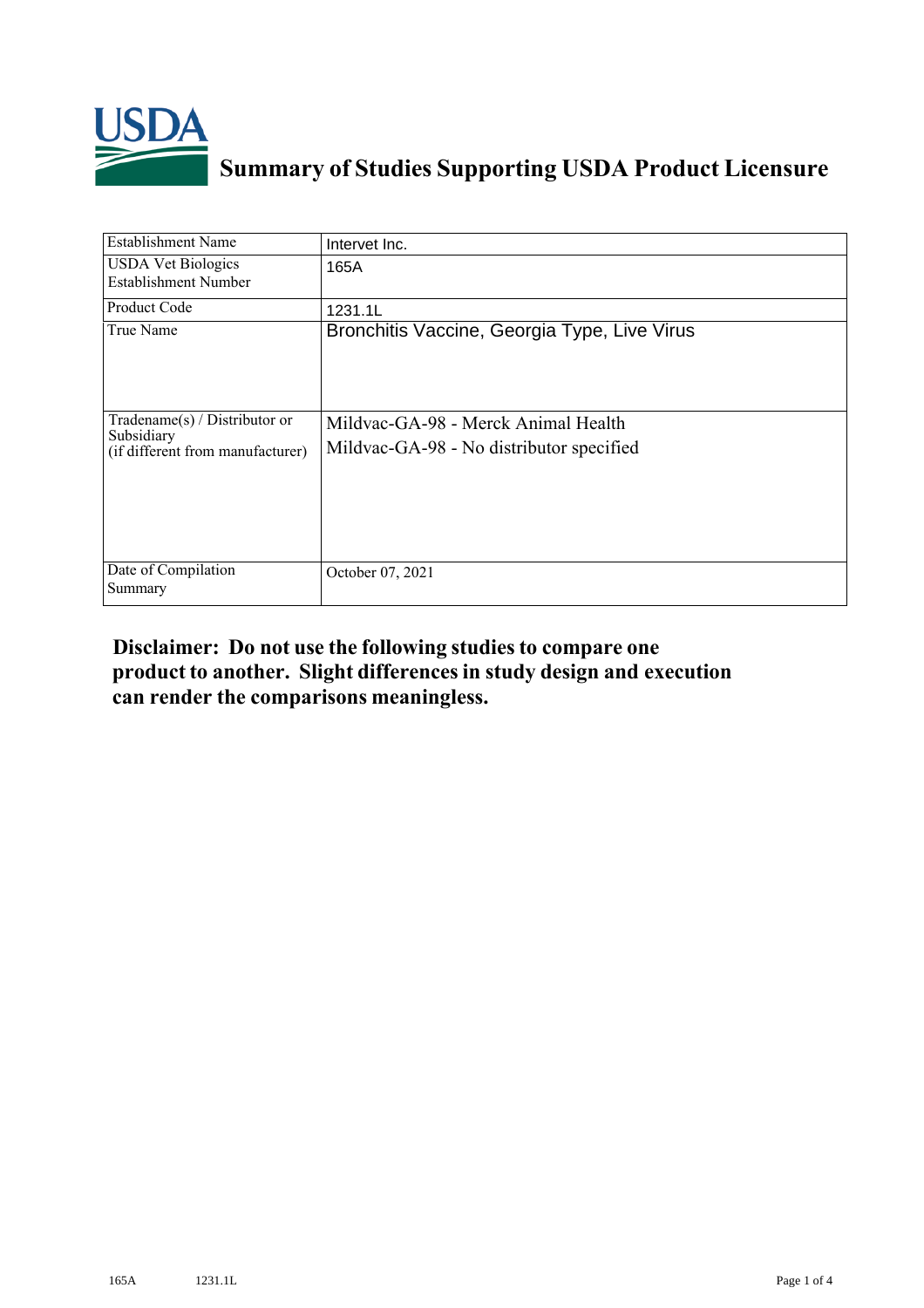| <b>Study Type</b>              | Efficacy                                                                                                                                                                                                                                                                                                                       |
|--------------------------------|--------------------------------------------------------------------------------------------------------------------------------------------------------------------------------------------------------------------------------------------------------------------------------------------------------------------------------|
| <b>Pertaining to</b>           | Infectious Bronchitis Virus (IBV), Georgia Type                                                                                                                                                                                                                                                                                |
| <b>Study Purpose</b>           | To demonstrate effectiveness against IBV, GA Type.                                                                                                                                                                                                                                                                             |
| <b>Product Administration</b>  | Coarse Spray                                                                                                                                                                                                                                                                                                                   |
| <b>Study Animals</b>           | Chickens                                                                                                                                                                                                                                                                                                                       |
| <b>Challenge Description</b>   |                                                                                                                                                                                                                                                                                                                                |
| <b>Interval observed after</b> |                                                                                                                                                                                                                                                                                                                                |
| challenge                      |                                                                                                                                                                                                                                                                                                                                |
| <b>Results</b>                 | Study data were evaluated by USDA-APHIS prior to product<br>licensure and met regulatory standards for acceptance at the<br>time of submission. No data are published because this study<br>was submitted to USDA-APHIS prior to January 1, 2007, and<br>APHIS only requires publication of data submitted after that<br>date. |
| <b>USDA Approval Date</b>      | January 12, 2006                                                                                                                                                                                                                                                                                                               |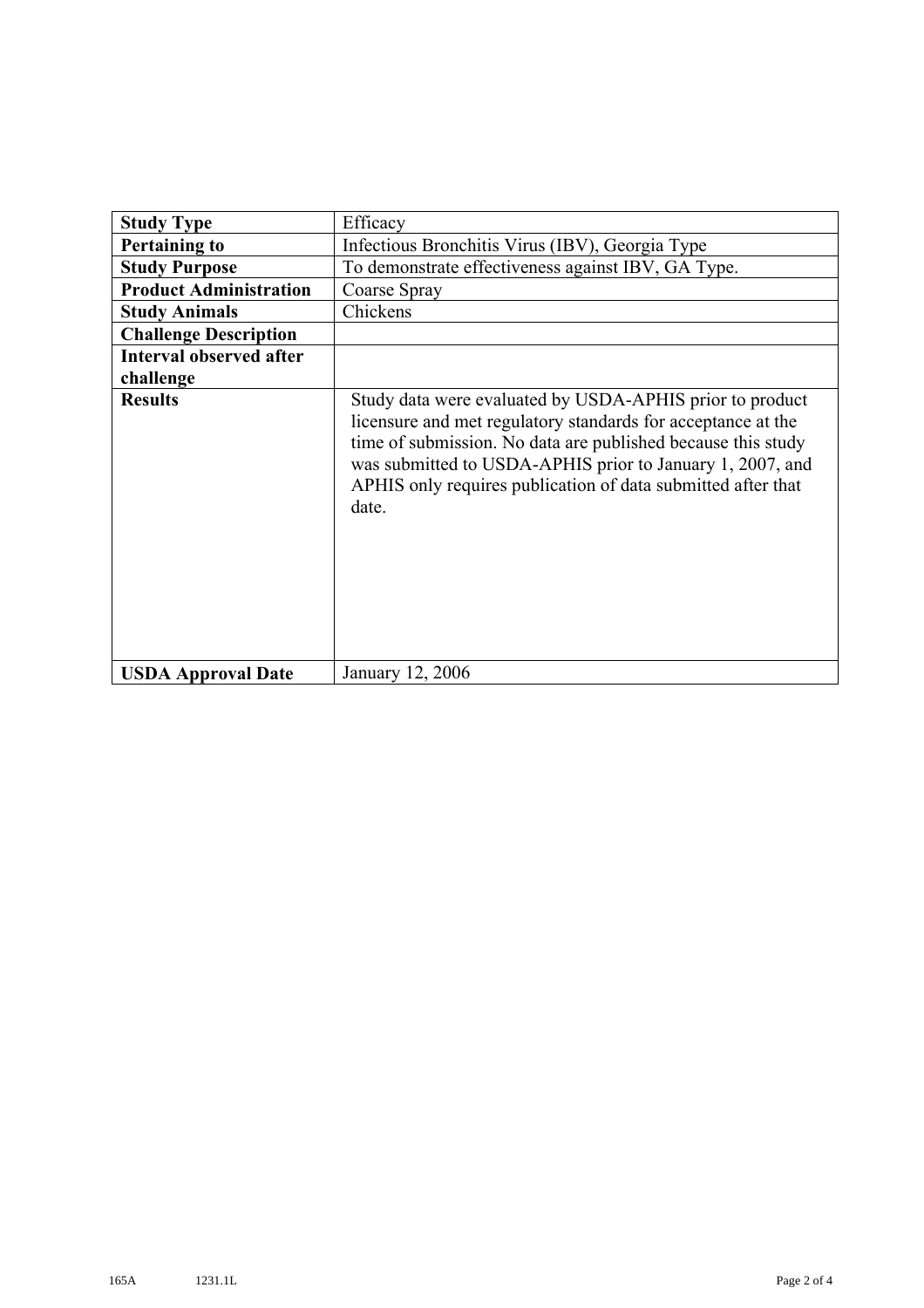| <b>Study Type</b>              | Efficacy                                                                                                                                                                                                                                                                                                                       |
|--------------------------------|--------------------------------------------------------------------------------------------------------------------------------------------------------------------------------------------------------------------------------------------------------------------------------------------------------------------------------|
| <b>Pertaining to</b>           | Infectious Bronchitis Virus (IBV), Georgia Type                                                                                                                                                                                                                                                                                |
| <b>Study Purpose</b>           | To demonstrate effectiveness against IBV, GA Type.                                                                                                                                                                                                                                                                             |
| <b>Product Administration</b>  | Coarse Spray                                                                                                                                                                                                                                                                                                                   |
| <b>Study Animals</b>           | Chickens                                                                                                                                                                                                                                                                                                                       |
| <b>Challenge Description</b>   |                                                                                                                                                                                                                                                                                                                                |
| <b>Interval observed after</b> |                                                                                                                                                                                                                                                                                                                                |
| challenge                      |                                                                                                                                                                                                                                                                                                                                |
| <b>Results</b>                 | Study data were evaluated by USDA-APHIS prior to product<br>licensure and met regulatory standards for acceptance at the<br>time of submission. No data are published because this study<br>was submitted to USDA-APHIS prior to January 1, 2007, and<br>APHIS only requires publication of data submitted after that<br>date. |
| <b>USDA Approval Date</b>      | March 2, 2004                                                                                                                                                                                                                                                                                                                  |